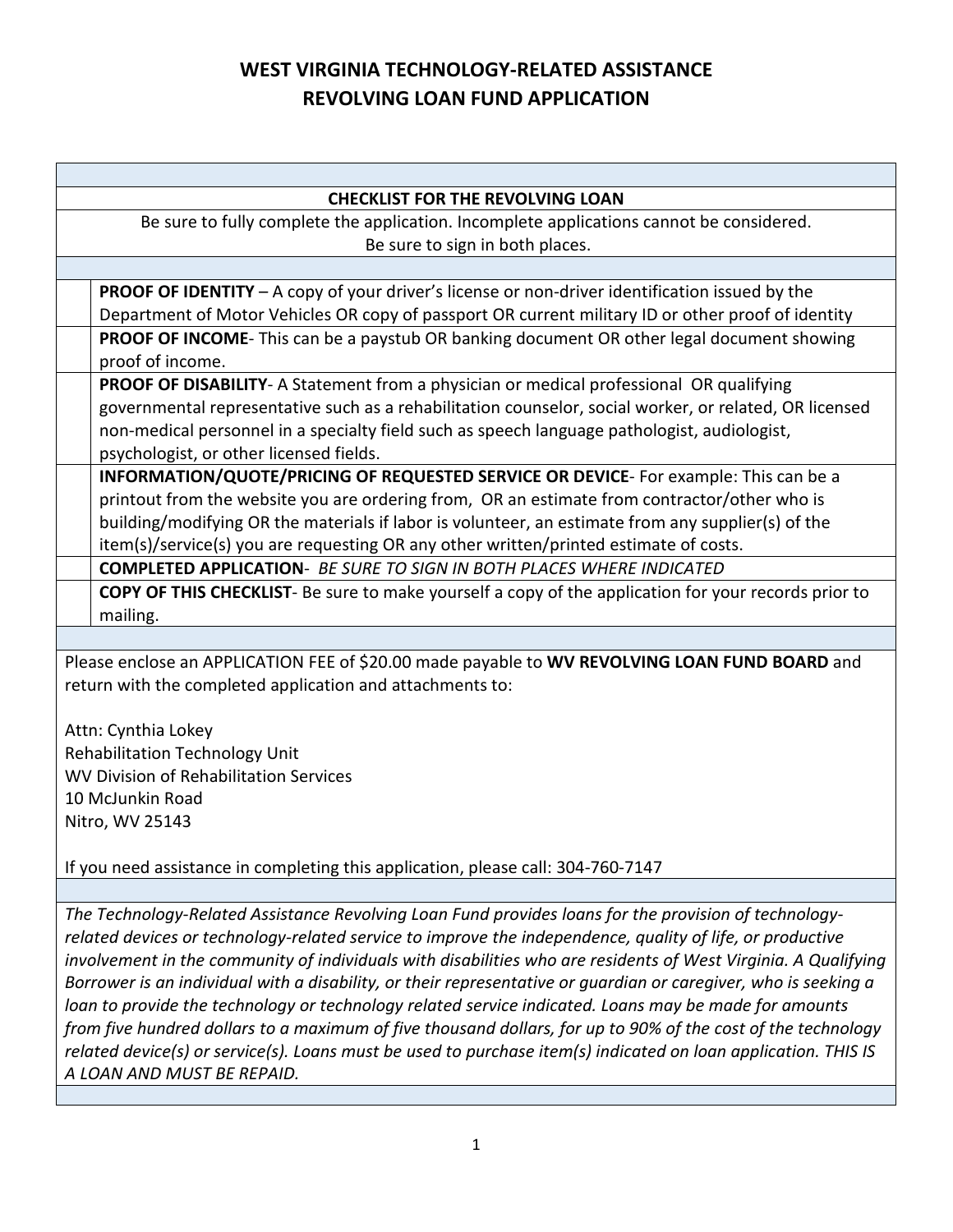## **WEST VIRGINIA TECHNOLOGY-RELATED ASSISTANCE REVOLVING LOAN FUND APPLICATION**

| <b>Applicant A</b>                                                                                                                                                                                                                    |                                       |                               |                                    |  |  |
|---------------------------------------------------------------------------------------------------------------------------------------------------------------------------------------------------------------------------------------|---------------------------------------|-------------------------------|------------------------------------|--|--|
| Name (Last, First, Middle Initial)                                                                                                                                                                                                    | Date of Birth                         | <b>Social Security Number</b> | Phone Number                       |  |  |
|                                                                                                                                                                                                                                       |                                       |                               |                                    |  |  |
| Mailing Address including City, State, Zip                                                                                                                                                                                            | County of Residence                   | Years Lived Here              | Other phone/contact information    |  |  |
|                                                                                                                                                                                                                                       |                                       |                               |                                    |  |  |
|                                                                                                                                                                                                                                       | <b>Applicant A Income Information</b> |                               |                                    |  |  |
| (Income from alimony, child support, or maintenance payments need not be revealed if you do not wish it to be considered as a                                                                                                         |                                       |                               |                                    |  |  |
| basis for repaying this loan.) Gross Monthly is the amount of your income/check before any deductions.<br>*Net Monthly is the amount you receive after taxes, but not including any other automatic payments taken out of your check. |                                       |                               |                                    |  |  |
| <b>Employer and Employer Address</b>                                                                                                                                                                                                  | Employer Phone #                      | <b>Gross Monthly</b>          | *Net Monthly                       |  |  |
|                                                                                                                                                                                                                                       |                                       |                               |                                    |  |  |
| Other Income Source                                                                                                                                                                                                                   |                                       | <b>Gross Monthly</b>          | *Net Monthly                       |  |  |
|                                                                                                                                                                                                                                       |                                       |                               |                                    |  |  |
| Other Income Source                                                                                                                                                                                                                   |                                       | <b>Gross Monthly</b>          | *Net Monthly                       |  |  |
| Is this a Joint Loan?                                                                                                                                                                                                                 | If no, skip Applicant B               | <b>Total Gross Monthly-</b>   | <b>Total Net Monthly-</b>          |  |  |
| <b>YES</b><br><b>NO</b>                                                                                                                                                                                                               | section. If yes,                      | Add previous three lines      | Add previous three lines           |  |  |
|                                                                                                                                                                                                                                       | complete Applicant B<br>section       |                               |                                    |  |  |
| Have you filed Bankruptcy in the past ten                                                                                                                                                                                             | Do you have life Insurance?           |                               | Do you have accident and/or health |  |  |
| <b>YES</b><br>years?<br><b>NO</b>                                                                                                                                                                                                     | <b>YES</b>                            | <b>NO</b><br>insurance?       | YES<br><b>NO</b>                   |  |  |
| Name, Address and Phone Number of nearest relative not living with you.                                                                                                                                                               |                                       |                               |                                    |  |  |
|                                                                                                                                                                                                                                       |                                       |                               |                                    |  |  |
|                                                                                                                                                                                                                                       | <b>Applicant B</b>                    |                               |                                    |  |  |
| Name (Last, First, Middle Initial)                                                                                                                                                                                                    | Date of Birth                         | <b>Social Security Number</b> | Phone Number                       |  |  |
|                                                                                                                                                                                                                                       |                                       |                               |                                    |  |  |
| Mailing Address including City, State, Zip                                                                                                                                                                                            | County of Residence                   | Years Lived Here              | Other phone/contact information    |  |  |
|                                                                                                                                                                                                                                       | <b>Applicant B Income Information</b> |                               |                                    |  |  |
| (Income from alimony, child support, or maintenance payments need not be revealed if you do not wish it to be considered as a                                                                                                         |                                       |                               |                                    |  |  |
| basis for repaying this loan.) Gross Monthly is the amount of your income/check before any deductions.                                                                                                                                |                                       |                               |                                    |  |  |
| *Net Monthly is the amount you receive after taxes, but not including any other automatic payments taken out of your check.                                                                                                           |                                       |                               | *Net Monthly                       |  |  |
| <b>Employer and Employer Address</b>                                                                                                                                                                                                  | Employer Phone #                      | <b>Gross Monthly</b>          |                                    |  |  |
|                                                                                                                                                                                                                                       |                                       |                               |                                    |  |  |
| Other Income Source                                                                                                                                                                                                                   |                                       | <b>Gross Monthly</b>          | *Net Monthly                       |  |  |
| Other Income Source                                                                                                                                                                                                                   |                                       | <b>Gross Monthly</b>          | *Net Monthly                       |  |  |
| Is this a Joint Loan?                                                                                                                                                                                                                 | If no, skip Applicant B               | <b>Total Gross Monthly-</b>   | <b>Total Net Monthly-</b>          |  |  |
| <b>YES</b><br><b>NO</b>                                                                                                                                                                                                               | section. If yes,                      | Add previous three lines      | Add previous three lines           |  |  |
|                                                                                                                                                                                                                                       | complete Applicant B<br>section       |                               |                                    |  |  |
| Have you filed Bankruptcy in the past ten                                                                                                                                                                                             | Do you have life Insurance?           |                               | Do you have accident and/or health |  |  |
| <b>YES</b><br><b>NO</b><br><b>YES</b><br><b>NO</b><br>NO.<br>insurance?<br><b>YES</b><br>years?                                                                                                                                       |                                       |                               |                                    |  |  |
| Name, Address and Phone Number of nearest relative not living with you.                                                                                                                                                               |                                       |                               |                                    |  |  |
|                                                                                                                                                                                                                                       |                                       |                               |                                    |  |  |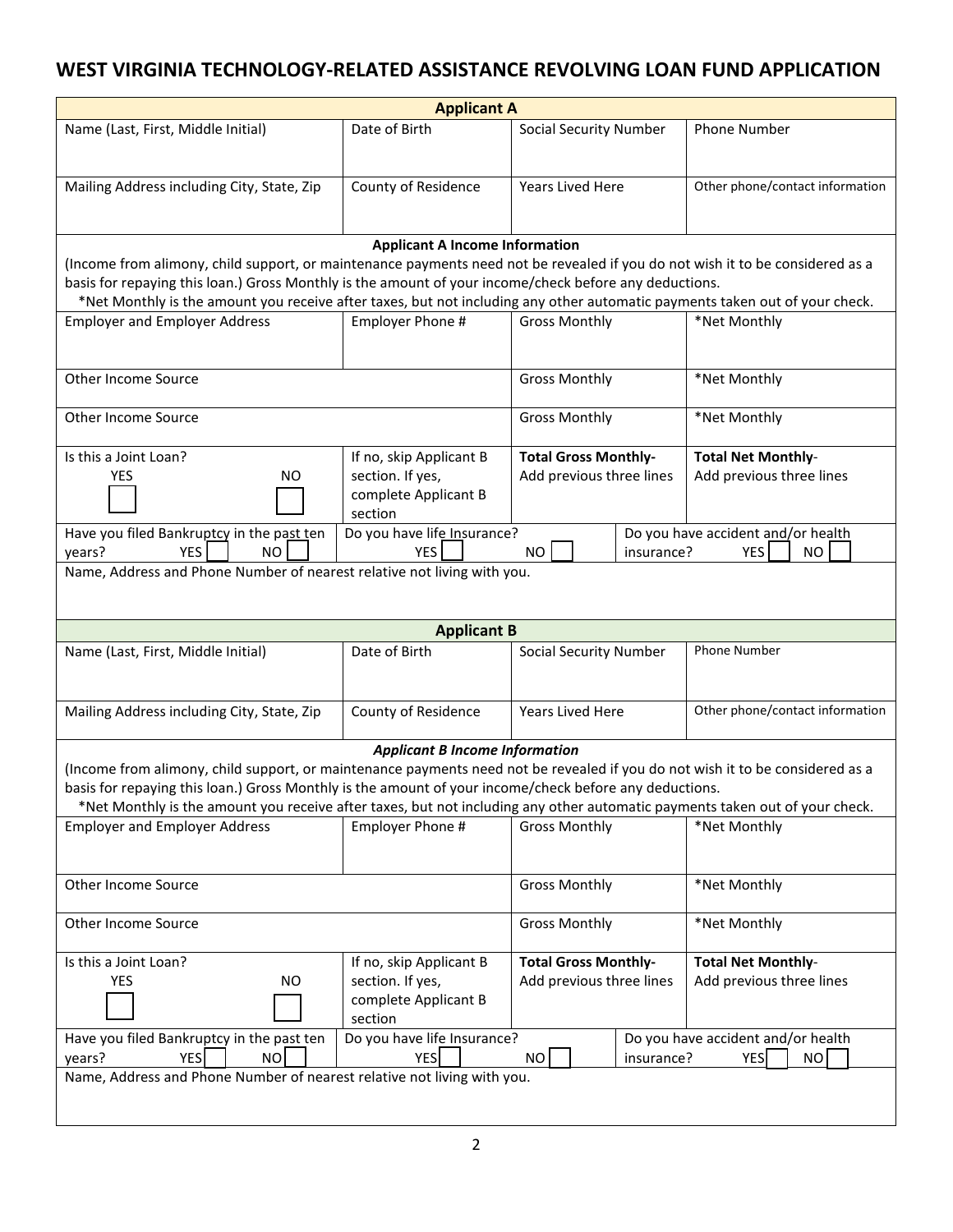|                                        | <b>Financial Statement</b>                                                                 |                |         |  |  |
|----------------------------------------|--------------------------------------------------------------------------------------------|----------------|---------|--|--|
| <b>Owned By</b><br><b>Assets Owned</b> |                                                                                            |                |         |  |  |
|                                        | Complete Each Line. Write N/A if not applicable. Indicated under "Owned by" by an A if     |                |         |  |  |
|                                        | owned by Applicant A, and by a $B$ if owned by Applicant B. If the asset is a joint asset, |                |         |  |  |
|                                        | indicate by putting an X.                                                                  |                |         |  |  |
|                                        | Checking Account Number and Name of Bank                                                   |                |         |  |  |
|                                        | Checking Account Number and Name of Bank                                                   |                |         |  |  |
|                                        | Savings Account Number and Name of Bank                                                    |                |         |  |  |
|                                        | Savings Account Number and Name of Bank                                                    |                |         |  |  |
|                                        | <b>Real Estate</b>                                                                         |                |         |  |  |
|                                        | <b>Real Estate</b>                                                                         |                |         |  |  |
|                                        | Automobile                                                                                 |                |         |  |  |
|                                        |                                                                                            |                |         |  |  |
|                                        | Other Assets (EG: Cash Value Life Insurance Or Other Cash Value Investment Instruments)    |                |         |  |  |
|                                        |                                                                                            |                |         |  |  |
|                                        |                                                                                            |                |         |  |  |
|                                        | <b>Other Assets</b>                                                                        |                |         |  |  |
| Owed By                                | <b>Liabilities Owed</b>                                                                    | <b>Balance</b> | Monthly |  |  |
|                                        | Complete Each Line. Write N/A if not applicable. Indicate under "Owed by"                  |                | Payment |  |  |
|                                        | by an A if owed by Applicant A, and by B if owed by Applicant B. If the debt               |                |         |  |  |
|                                        | is a joint debt, indicate by putting an $X$ . You must list all debt and payment           |                |         |  |  |
|                                        | amounts. For each debt owed, give the name and city, state of the company.                 |                |         |  |  |
|                                        | Mortgage or Rent                                                                           |                |         |  |  |
|                                        | Mortgage or Rent                                                                           |                |         |  |  |
|                                        | Automobile                                                                                 |                |         |  |  |
|                                        | Automobile                                                                                 |                |         |  |  |
|                                        | <b>Monthly Utilities</b>                                                                   |                |         |  |  |
|                                        | <b>Monthly Utilities</b>                                                                   |                |         |  |  |
|                                        | Other Liabilities (EG: Alimony, Child Support, Student Loans, Court Ordered                |                |         |  |  |
|                                        | Payments, Medical Payments, Credit Card Payments)                                          |                |         |  |  |
|                                        | <b>Other Liabilities</b>                                                                   |                |         |  |  |
|                                        | <b>Other Liabilities</b>                                                                   |                |         |  |  |
|                                        | <b>Other Liabilities</b>                                                                   |                |         |  |  |
|                                        | <b>Other Liabilities</b>                                                                   |                |         |  |  |
|                                        | <b>Other Liabilities</b>                                                                   |                |         |  |  |

I (WE) CERTIFY THAT THE ABOVE INFORMATION GIVEN FOR THE PURPOSE OF OBTAINING CREDIT, IS TRUE AND CORRECT, AND I (WE) AUTHORIZE YOU TO OBTAIN SUCH INFORMATION AS YOU MAY REQUIRE CONCERNING THIS APPLICATION, AND AGREE THAT IT SHALL REMAIN YOUR PROPERTY WHETHER OR NOT THE LOAN IS GRANTED.

| APPLICANT A signature        | DATE        |
|------------------------------|-------------|
| <b>APPLICANT B signature</b> | <b>DATE</b> |